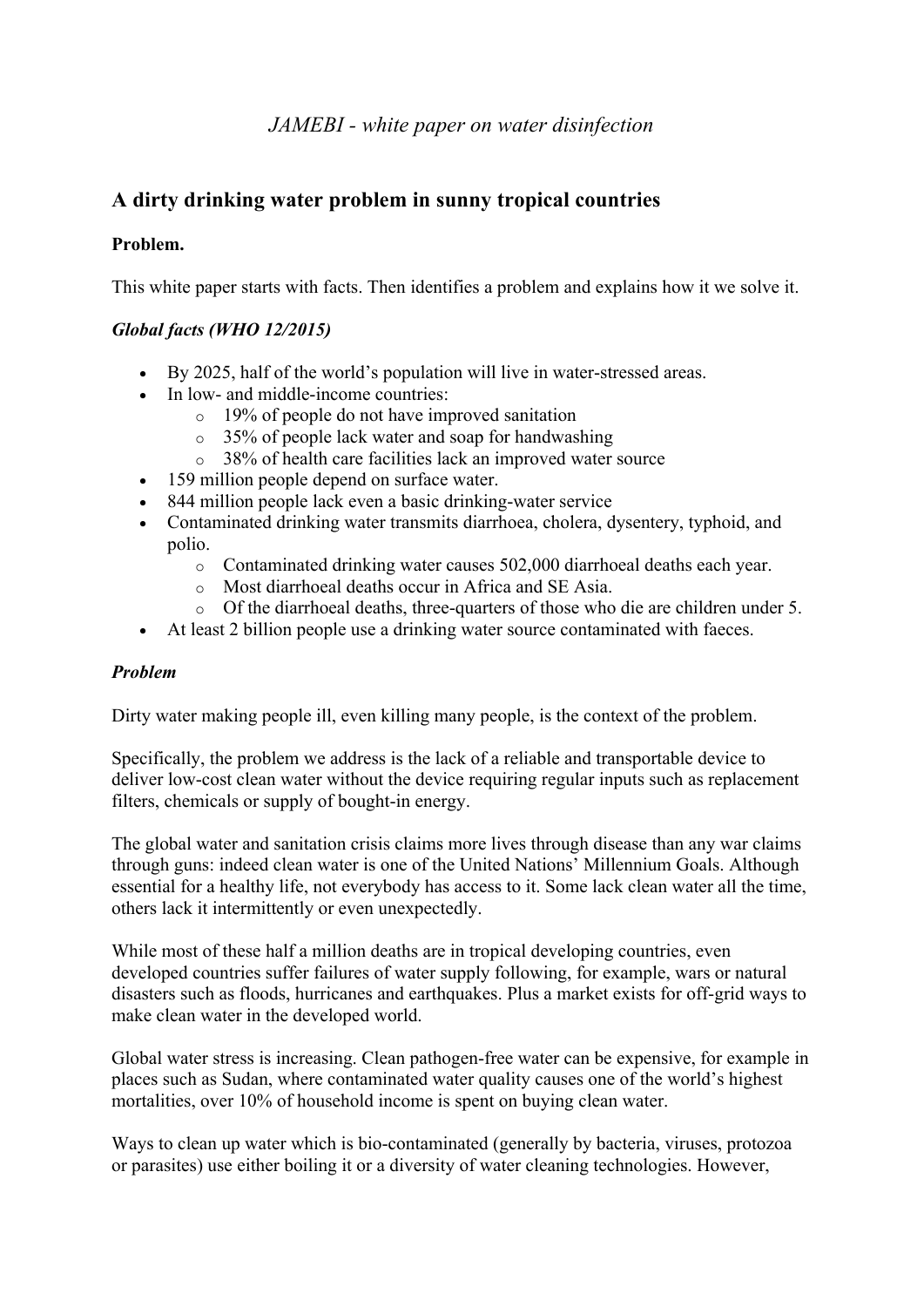many of these are not fully effective, and many also bring problems, such as those which relate to energy supply, the environment, health and cost, which are discussed next.

Where electricity is used as a fuel, this also suffers constraints in terms of cost and intermittency of supply. Environmental concerns of global warming stem from using fossil fuels to generate electricity. They also arise from using fossil fuels to boil water directly, whether these fuels are gas, kerosene or coal. Additional safety concerns due to scald come from large pots of hot water potentially overturning in small kitchens. A further health issue is that of respiratory problems through water heating fuels using smoky solid fuels such as coal and wood, use of the latter also causing deforestation problems.

Even non-boiling technologies bring problems of supplier reliability and safety, also odour and taste, the latter two sometime coming from approaches relying on regular inputs of chemicals, such as chlorine. Products relying on proprietary filters are not only costly to replace, but in turn, bring acute problems of supplier dependency and contingency management, such as if they go out of business.

Only two conventional solar water pasteurisers appear to be on the world market today. Both have heavy and fragile design which depends on multiple glass tubes, these making them unreliable and problematic to deploy. Neither have WHO certification in any case.

- A recurrent problem across almost all water cleaning methods is the "local money departure" impact of buying or creating clean water for households and communities. This export of cash causes local impoverishment and thwarts attempts at development.
- A second problem, particularly faced by developing countries, is low availability of standby clean water supplies, beyond bringing in bottles and water tankers, in the eventuality of water supply failure.
- A third problem is logistics of clean water supply, this is faced by relief agencies or the military when establishing sudden encampments of displaced people or military personnel.

## *Solution*

**Destroy waterborne pathogens at zero operating cost, both financial and environmental.** Our solution is a novel household-scale flow-through solar water pasteuriser. By day, it heats dirty water to near-boiling temperatures. All pasteurised milk and most fruit juices are treated similarly. Our technology is based upon a dedicated solar water heating panel, an adaptation of a panel that has been on the world market for 20 years, to which we add a specially redesigned thermostatic valve to ensure safe pasteurization across a range of sunlight levels, and include an easy-to-clean heat exchanger which acts as a re-cooler which thus allows the system to deliver five times more water than it otherwise would.

## *All JAMEBI's sub-technologies and operational principles are proven: mitigating innovation risk.*

The process of using heat to kill pathogens is similar to water-boiling processes using fuels such as electricity, gas, kerosene or wood.